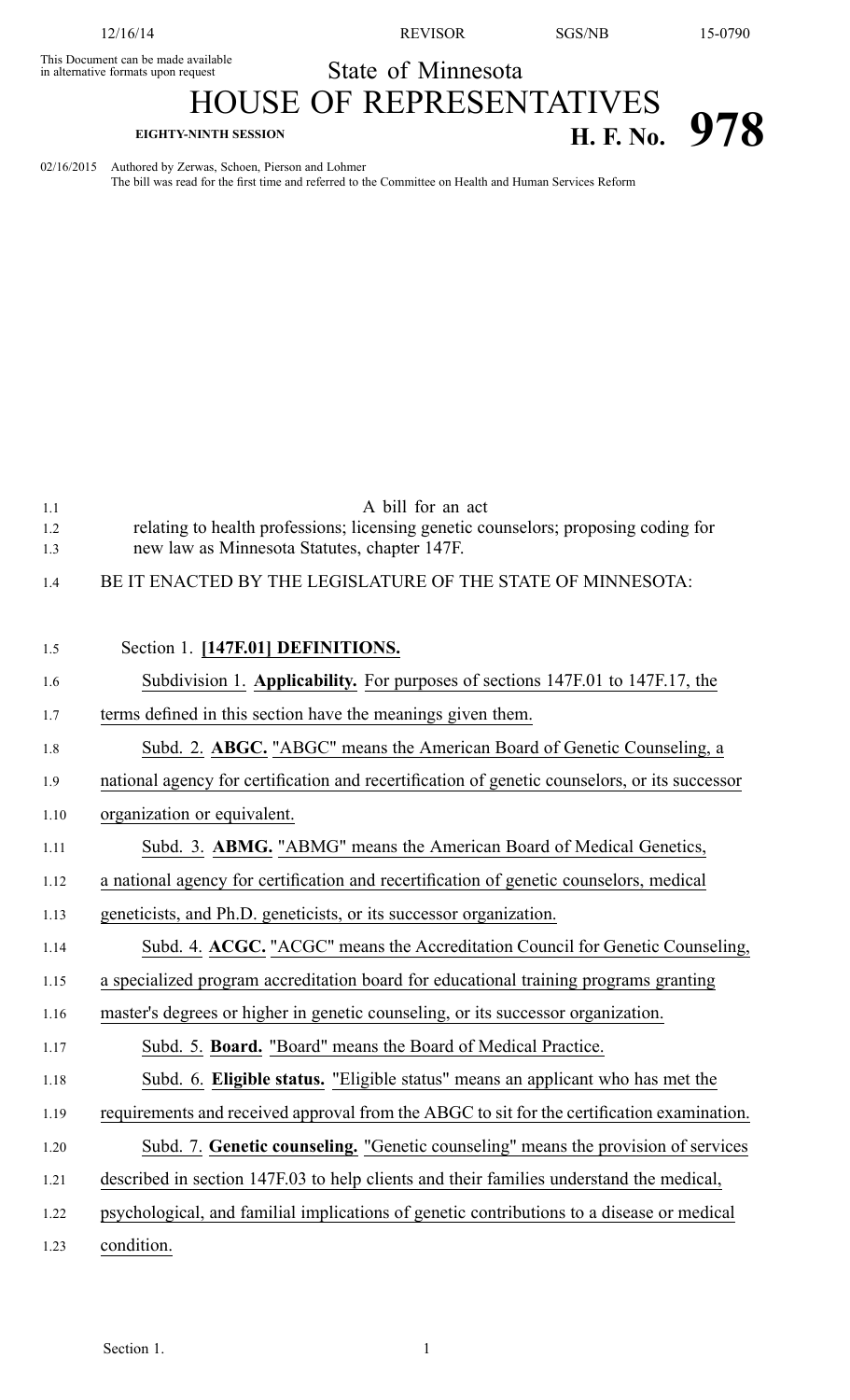| 2.1  | Subd. 8. Genetic counselor. "Genetic counselor" means an individual licensed                 |
|------|----------------------------------------------------------------------------------------------|
| 2.2  | under sections 147F.01 to 147F.17 to engage in the practice of genetic counseling.           |
| 2.3  | Subd. 9. Licensed physician. "Licensed physician" means an individual who is                 |
| 2.4  | licensed to practice medicine under chapter 147.                                             |
| 2.5  | Subd. 10. NSGC. "NSGC" means the National Society of Genetic Counselors, a                   |
| 2.6  | professional membership association for genetic counselors that approves continuing          |
| 2.7  | education programs.                                                                          |
| 2.8  | Subd. 11. Qualified supervisor. "Qualified supervisor" means any person who is               |
| 2.9  | licensed under sections 147F.01 to 147F.17 as a genetic counselor or a physician licensed    |
| 2.10 | under chapter 147 to practice medicine in Minnesota.                                         |
| 2.11 | Subd. 12. Supervisee. "Supervisee" means a genetic counselor with a provisional              |
| 2.12 | license.                                                                                     |
| 2.13 | Subd. 13. Supervision. "Supervision" means an assessment of the work of the                  |
| 2.14 | supervisee, including regular meetings and file review, by a qualified supervisor according  |
| 2.15 | to the supervision contract. Supervision does not require the qualified supervisor to be     |
| 2.16 | present while the supervisee provides services.                                              |
|      |                                                                                              |
| 2.17 | Sec. 2. [147F.03] SCOPE OF PRACTICE.                                                         |
| 2.18 | The practice of genetic counseling by a licensed genetic counselor includes the              |
| 2.19 | following services:                                                                          |
| 2.20 | (1) obtaining and interpreting individual and family medical and developmental               |
| 2.21 | histories;                                                                                   |
| 2.22 | (2) determining the mode of inheritance and the risk of transmitting genetic                 |
| 2.23 | conditions and birth defects;                                                                |
| 2.24 | (3) discussing the inheritance, features, natural history, means of diagnosis, and           |
| 2.25 | management of conditions with clients;                                                       |
| 2.26 | (4) identifying, coordinating, ordering, and explaining the clinical implications of         |
| 2.27 | genetic laboratory tests and other laboratory studies;                                       |
| 2.28 | (5) assessing psychosocial factors, including social, educational, and cultural issues;      |
| 2.29 | (6) providing client-centered counseling and anticipatory guidance to the client or          |
| 2.30 | family based on their responses to the condition, risk of occurrence, or risk of recurrence; |
| 2.31 | (7) facilitating informed decision-making about testing and management;                      |
| 2.32 | (8) identifying and using community resources that provide medical, educational,             |
| 2.33 | financial, and psychosocial support and advocacy; and                                        |
| 2.34 | (9) providing accurate written medical, genetic, and counseling information for              |
| 2.35 | families and health care professionals.                                                      |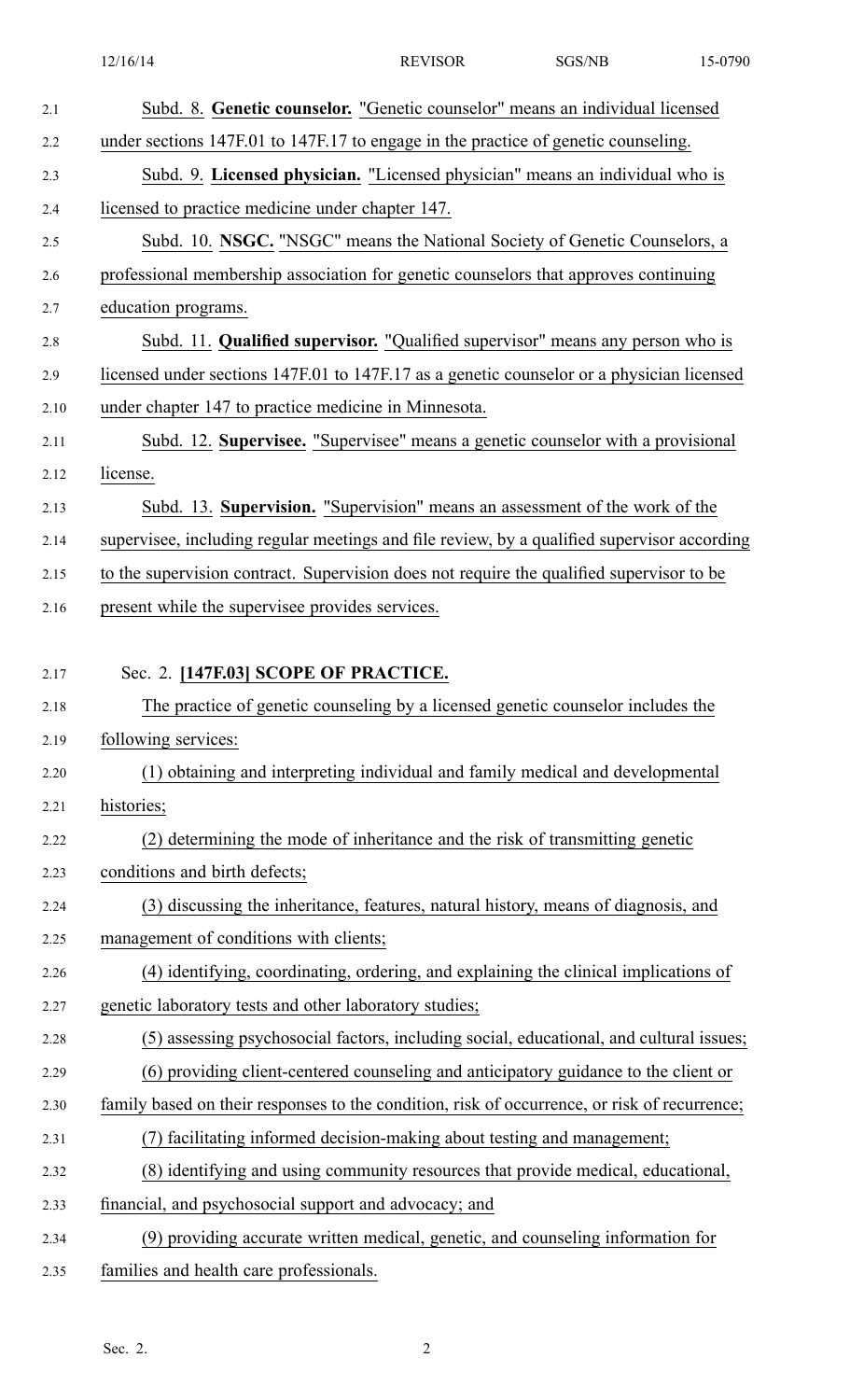12/16/14 REVISOR SGS/NB 15-0790

| 3.1  | Sec. 3. [147F.05] UNLICENSED PRACTICE PROHIBITED; PROTECTED                                   |
|------|-----------------------------------------------------------------------------------------------|
| 3.2  | TITLES AND RESTRICTIONS ON USE.                                                               |
| 3.3  | Subdivision 1. Protected titles. No individual may use the title "genetic counselor,"         |
| 3.4  | "licensed genetic counselor," "gene counselor," "genetic consultant," "genetic associate,"    |
| 3.5  | or any words, letters, abbreviations, or insignia indicating or implying that the individual  |
| 3.6  | is eligible for licensure by the state as a genetic counselor unless the individual has been  |
| 3.7  | licensed as a genetic counselor according to sections 147F.01 to 147F.17.                     |
| 3.8  | Subd. 2. Unlicensed practice prohibited. No individual may practice genetic                   |
| 3.9  | counseling unless the individual is licensed as a genetic counselor sections 147F.01 to       |
| 3.10 | 147F.17 except as otherwise provided under sections 147F.01 to 147F.17.                       |
| 3.11 | Subd. 3. Other practitioners. (a) Nothing in sections 147F.01 to 147F.17 shall be             |
| 3.12 | construed to prohibit or restrict the practice of any profession or occupation licensed       |
| 3.13 | or registered by the state by an individual duly licensed or registered to practice the       |
| 3.14 | profession or occupation or to perform any act that falls within the scope of practice        |
| 3.15 | of the profession or occupation.                                                              |
| 3.16 | (b) Nothing in sections 147F.01 to 147F.17 shall be construed to require a license            |
| 3.17 | under sections 147F.01 to 147F.17 for:                                                        |
| 3.18 | (1) an individual employed as a genetic counselor by the federal government or a              |
| 3.19 | federal agency if the individual is providing services under the direction and control of     |
| 3.20 | the employer;                                                                                 |
| 3.21 | (2) a student or intern enrolled in an ACGC-accredited genetic counseling                     |
| 3.22 | educational program providing genetic counseling services that are an integral part of the    |
| 3.23 | student's course of study, are performed under the direct supervision of a licensed genetic   |
| 3.24 | counselor or physician who is on duty in the assigned patient care area, and the student is   |
| 3.25 | identified by the title "genetic counseling intern"; or                                       |
| 3.26 | (3) a visiting ABGC- or ABMG-certified genetic counselor working as a consultant              |
| 3.27 | in this state who permanently resides outside of the state, or the occasional use of services |
| 3.28 | from organizations from outside of the state that employ ABGC- or ABMG-certified              |
| 3.29 | genetic counselors. This is limited to practicing for 30 days total within one calendar year. |
| 3.30 | Certified genetic counselors from outside of the state working as a consultant in this state  |
| 3.31 | must be licensed in their state of residence if that credential is available.                 |
| 3.32 | Subd. 4. Sanctions. An individual who violates this section is guilty of a                    |
| 3.33 | misdemeanor and shall be subject to sanctions or actions according to section 214.11.         |
|      |                                                                                               |

## 3.34 Sec. 4. **[147F.07] LICENSURE REQUIREMENTS.**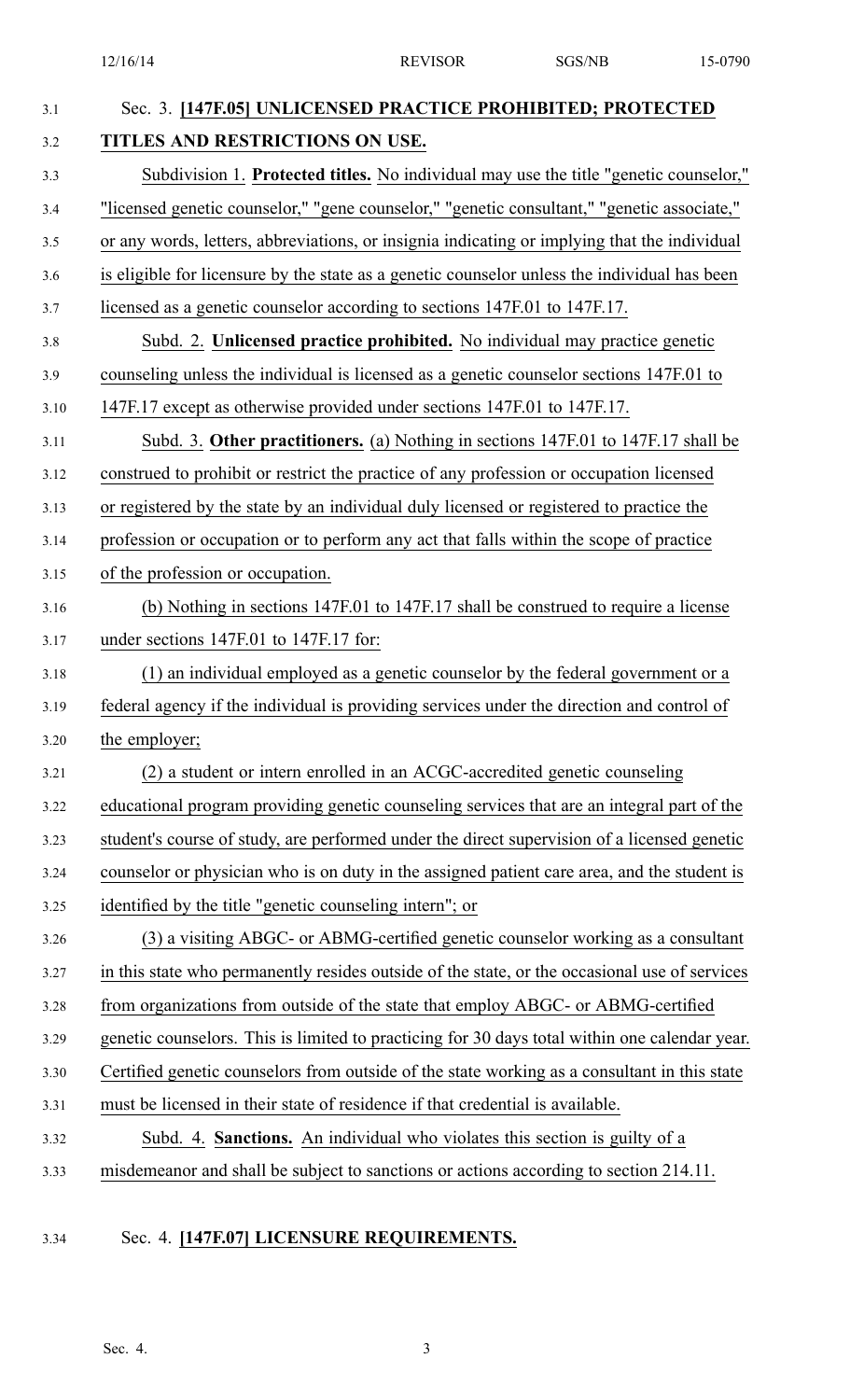| 4.1  | Subdivision 1. General requirements for licensure. To be eligible for licensure, an          |
|------|----------------------------------------------------------------------------------------------|
| 4.2  | applicant, with the exception of those seeking licensure by reciprocity under subdivision    |
| 4.3  | 2, must submit to the board:                                                                 |
| 4.4  | (1) a completed application on forms provided by the board along with all fees               |
| 4.5  | required under section 147F.17. The applicant must include:                                  |
| 4.6  | (i) the applicant's name, Social Security number, home address and telephone                 |
| 4.7  | number, and business address and telephone number;                                           |
| 4.8  | (ii) the name and location of the genetic counseling or medical program the applicant        |
| 4.9  | completed;                                                                                   |
| 4.10 | (iii) a list of degrees received from other educational institutions;                        |
| 4.11 | (iv) a description of the applicant's professional training;                                 |
| 4.12 | (v) a list of registrations, certifications, and licenses held in other jurisdictions;       |
| 4.13 | (vi) a description of any other jurisdiction's refusal to credential the applicant;          |
| 4.14 | (vii) a description of all professional disciplinary actions initiated against the           |
| 4.15 | applicant in any jurisdiction; and                                                           |
| 4.16 | (viii) any history of drug or alcohol abuse, and any misdemeanor or felony conviction;       |
| 4.17 | (2) evidence of graduation from an education program accredited by the ACGC or               |
| 4.18 | its predecessor or successor organization;                                                   |
| 4.19 | (3) a verified copy of a valid and current certification issued by the ABGC or ABMG          |
| 4.20 | as a certified genetic counselor, or by the ABMG as a certified medical geneticist;          |
| 4.21 | (4) additional information as requested by the board, including any additional               |
| 4.22 | information necessary to ensure that the applicant is able to practice with reasonable skill |
| 4.23 | and safety to the public;                                                                    |
| 4.24 | (5) a signed statement verifying that the information in the application is true and         |
| 4.25 | correct to the best of the applicant's knowledge and belief; and                             |
| 4.26 | (6) a signed waiver authorizing the board to obtain access to the applicant's records        |
| 4.27 | in this or any other state in which the applicant completed an educational program or        |
| 4.28 | engaged in the practice of genetic counseling.                                               |
| 4.29 | Subd. 2. Licensure by reciprocity. To be eligible for licensure by reciprocity,              |
| 4.30 | the applicant must hold a current genetic counselor or medical geneticist registration       |
| 4.31 | or license in another state, the District of Columbia, or a territory of the United States,  |
| 4.32 | whose standards for registration or licensure are at least equivalent to those of Minnesota, |
| 4.33 | and must:                                                                                    |
| 4.34 | (1) submit the application materials and fees as required by subdivision 1, clauses          |
| 4.35 | $(1)$ , $(2)$ , and $(4)$ to $(6)$ ;                                                         |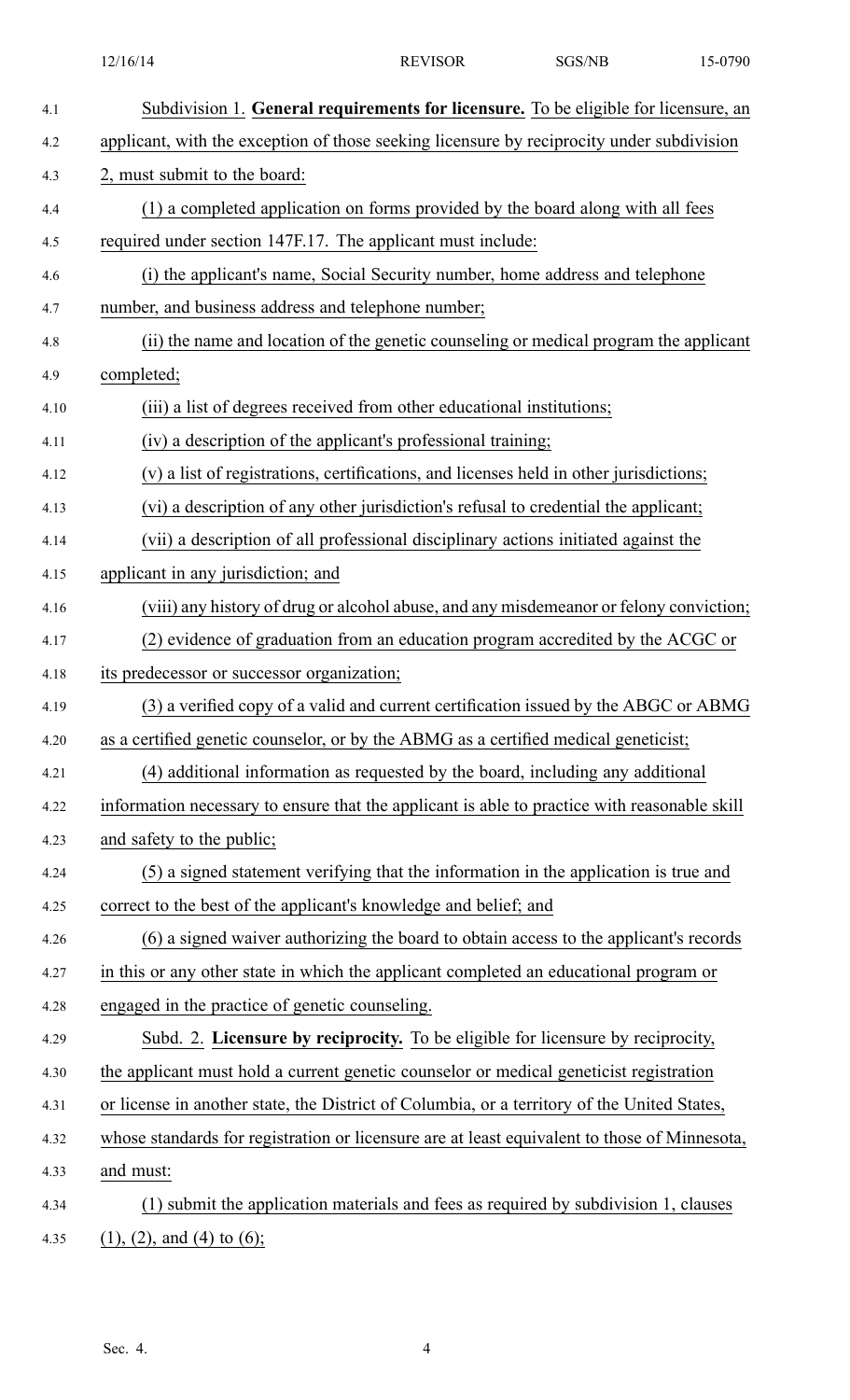| 5.1  | (2) provide a verified copy from the appropriate government body of a current                   |
|------|-------------------------------------------------------------------------------------------------|
| 5.2  | registration or license for the practice of genetic counseling in another jurisdiction that has |
| 5.3  | initial registration or licensing requirements equivalent to or higher than the requirements    |
| 5.4  | in subdivision 1; and                                                                           |
| 5.5  | (3) provide letters of verification from the appropriate government body in each                |
| 5.6  | jurisdiction in which the applicant holds a registration or license. Each letter must state     |
| 5.7  | the applicant's name, date of birth, registration or license number, date of issuance, a        |
| 5.8  | statement regarding disciplinary actions, if any, taken against the applicant, and the terms    |
| 5.9  | under which the registration or license was issued.                                             |
| 5.10 | Subd. 3. Provisional license. (a) The board may issue a provisional license if an               |
| 5.11 | applicant meets all of the requirements for licensure listed in subdivision 1, except for the   |
| 5.12 | certification requirement in subdivision 1, clause (3), and the applicant has been granted      |
| 5.13 | or is eligible for eligible status.                                                             |
| 5.14 | (b) The provisional license shall be valid for two years. The provisional license               |
| 5.15 | automatically expires:                                                                          |
| 5.16 | (i) when the applicant is issued a license;                                                     |
| 5.17 | (ii) upon the date printed on the provisional license; or                                       |
| 5.18 | (iii) upon notice of the second failure of the certification examination.                       |
| 5.19 | (c) A genetic counselor working under a provisional license must be under the                   |
| 5.20 | general supervision of a qualified supervisor. A qualified supervisor and the supervisee        |
| 5.21 | must annually enter into a supervision contract that specifies the manner of supervision as     |
| 5.22 | required by the board. The supervision contract must be signed and maintained by both           |
| 5.23 | parties and made available to the board upon request.                                           |
| 5.24 | Subd. 4. Licensure by equivalency. (a) The board may grant a license to an                      |
| 5.25 | individual who does not meet the certification requirements in subdivision 1 but who            |
| 5.26 | has been employed as a genetic counselor for a minimum of ten years and provides the            |
| 5.27 | following documentation to the board no later than February 1, 2016:                            |
| 5.28 | (1) proof of a master's or higher degree in genetics or related field of study from an          |
| 5.29 | accredited educational institution;                                                             |
| 5.30 | (2) proof that the individual has never failed the ABGC or ABMG certification                   |
| 5.31 | examination;                                                                                    |
| 5.32 | (3) three letters of recommendation, with at least one from an individual eligible for          |
| 5.33 | licensure under sections 147F.01 to 147F.17, and at least one from an individual certified      |
| 5.34 | as a genetic counselor by the ABGC or ABMG or an individual certified as a medical              |
| 5.35 | geneticist by the ABMG. An individual who submits a letter of recommendation must               |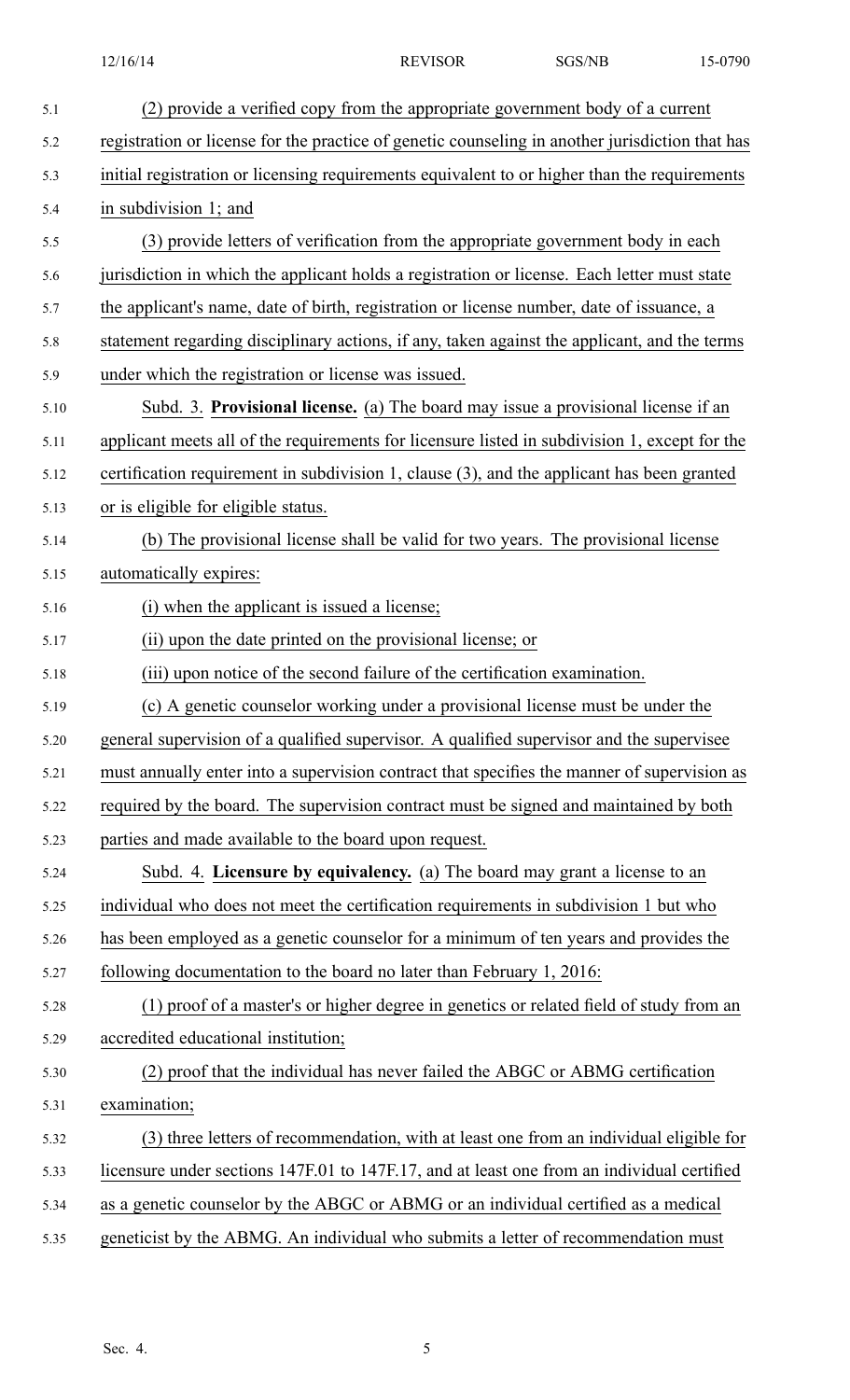|      | 12/16/14                                                                                      | <b>REVISOR</b> | SGS/NB | 15-0790 |
|------|-----------------------------------------------------------------------------------------------|----------------|--------|---------|
| 6.1  | have worked with the applicant in an employment setting during the past ten years and         |                |        |         |
| 6.2  | must attest to the applicant's competency; and                                                |                |        |         |
| 6.3  | (4) documentation of the completion of 100 hours of NSGC-approved continuing                  |                |        |         |
| 6.4  | education credits within the past five years.                                                 |                |        |         |
| 6.5  | (b) This subdivision expires February 1, 2016.                                                |                |        |         |
| 6.6  | Subd. 5. License expiration. A genetic counselor license shall be valid for one               |                |        |         |
| 6.7  | year from the date of issuance.                                                               |                |        |         |
| 6.8  | Subd. 6. License renewal. To be eligible for license renewal, a licensed genetic              |                |        |         |
| 6.9  | counselor must submit to the board:                                                           |                |        |         |
| 6.10 | (1) a renewal application on a form provided by the board;                                    |                |        |         |
| 6.11 | $(2)$ the renewal fee required under section 147F.17;                                         |                |        |         |
| 6.12 | (3) evidence of compliance with the continuing education requirements in section              |                |        |         |
| 6.13 | 147F.11; and                                                                                  |                |        |         |
| 6.14 | (4) any additional information requested by the board.                                        |                |        |         |
| 6.15 | Sec. 5. [147F.09] BOARD ACTION ON APPLICATIONS FOR LICENSURE.                                 |                |        |         |
| 6.16 | (a) The board shall act on each application for licensure according to paragraphs             |                |        |         |
| 6.17 | (b) to $(d)$ .                                                                                |                |        |         |
| 6.18 | (b) The board shall determine if the applicant meets the requirements for licensure           |                |        |         |
| 6.19 | under section 147F.07. The board may investigate information provided by an applicant to      |                |        |         |
| 6.20 | determine whether the information is accurate and complete.                                   |                |        |         |
| 6.21 | (c) The board shall notify each applicant in writing of action taken on the application,      |                |        |         |
| 6.22 | the grounds for denying licensure if a license is denied, and the applicant's right to review |                |        |         |
| 6.23 | the board's decision under paragraph (d).                                                     |                |        |         |
| 6.24 | (d) Applicants denied licensure may make a written request to the board, within 30            |                |        |         |
| 6.25 | days of the board's notice, to appear before the advisory council and for the advisory        |                |        |         |
| 6.26 | council to review the board's decision to deny the applicant's license. After reviewing the   |                |        |         |
| 6.27 | denial, the advisory council shall make a recommendation to the board as to whether           |                |        |         |
| 6.28 | the denial shall be affirmed. Each applicant is allowed only one request for review per       |                |        |         |
| 6.29 | licensure period.                                                                             |                |        |         |
|      |                                                                                               |                |        |         |
| 6.30 | Sec. 6. [147F.11] CONTINUING EDUCATION REQUIREMENTS.                                          |                |        |         |
| 6.31 | (a) A licensed genetic counselor must complete a minimum of ten hours of NSGC-                |                |        |         |
| 6.32 | or ABMG-approved continuing education units during each one-year license period. If a         |                |        |         |
| 6.33 | licensee's renewal term is prorated to be more or less than one year, the required number     |                |        |         |
| 6.34 | of continuing education units is prorated proportionately.                                    |                |        |         |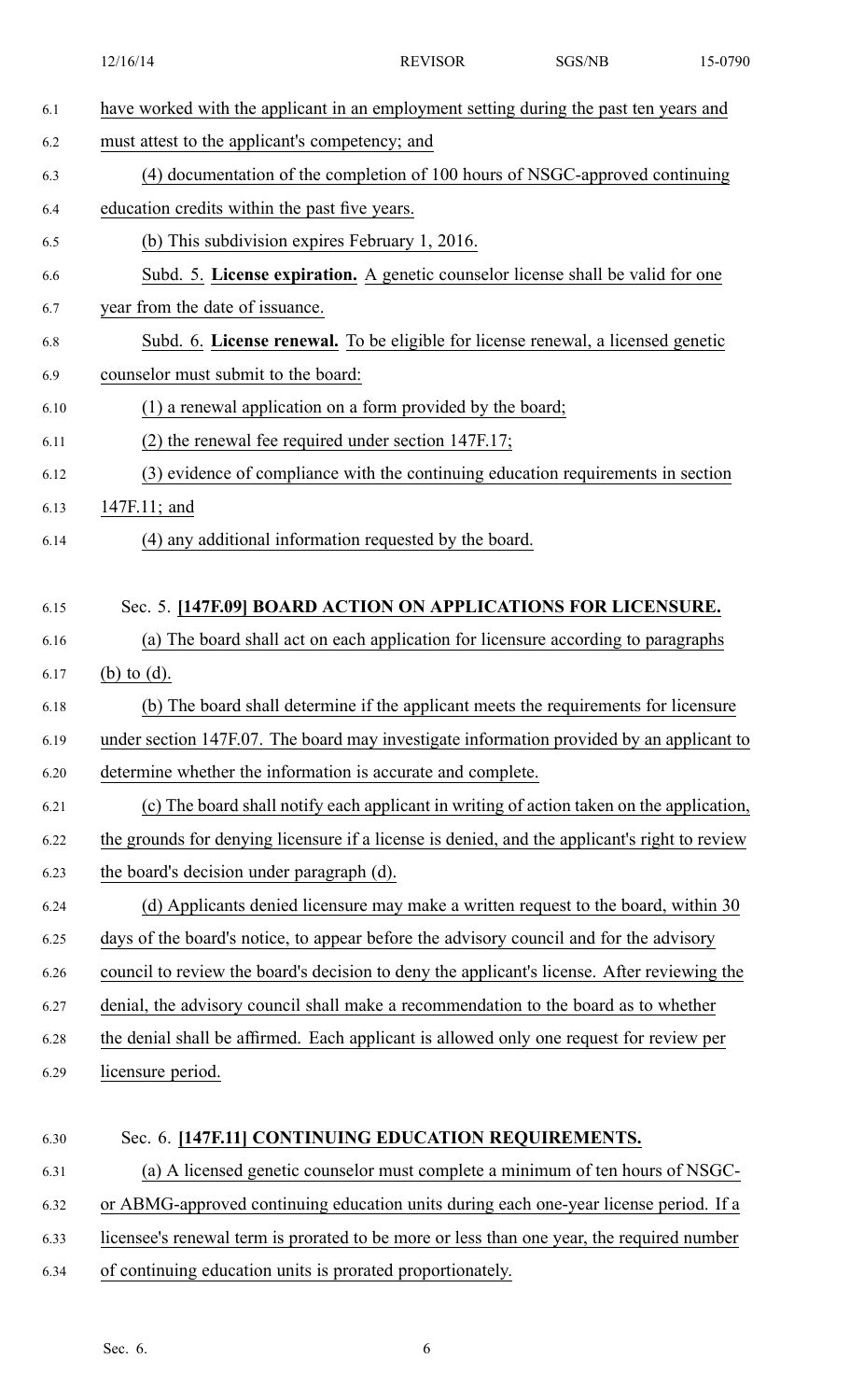12/16/14 REVISOR SGS/NB 15-0790

| 7.1  | (b) The board may grant a variance to the continuing education requirements                    |
|------|------------------------------------------------------------------------------------------------|
| 7.2  | specified in this section if a licensee demonstrates to the satisfaction of the board that the |
| 7.3  | licensee is unable to complete the required number of educational units during the renewal     |
| 7.4  | term. The board may allow the licensee to complete the required number of continuing           |
| 7.5  | education units within a time frame specified by the board. In no case shall the board         |
| 7.6  | allow the licensee to complete less than the required number of continuing education units.    |
|      |                                                                                                |
| 7.7  | Sec. 7. [147F.13] DISCIPLINE; REPORTING.                                                       |
| 7.8  | For purposes of sections 147F.01 to 147F.17, licensed genetic counselors and                   |
| 7.9  | applicants are subject to sections 147.091 to 147.162.                                         |
|      |                                                                                                |
| 7.10 | Sec. 8. [147F.15] LICENSED GENETIC COUNSELOR ADVISORY COUNCIL.                                 |
| 7.11 | Subdivision 1. Membership. The board shall appoint a five-member Licensed                      |
| 7.12 | Genetic Counselor Advisory Council. One member must be a licensed physician with               |
| 7.13 | experience in genetics, three members must be licensed genetic counselors, and one             |
| 7.14 | member must be a public member.                                                                |
| 7.15 | Subd. 2. Organization. The advisory council shall be organized and administered                |
| 7.16 | as provided in section 15.059.                                                                 |
| 7.17 | Subd. 3. Duties. The advisory council shall:                                                   |
| 7.18 | (1) advise the board regarding standards for licensed genetic counselors;                      |
| 7.19 | (2) provide for distribution of information regarding licensed genetic counselor               |
| 7.20 | practice standards;                                                                            |
| 7.21 | (3) advise the board on enforcement of sections 147F.01 to 147F.17;                            |
| 7.22 | (4) review applications and recommend granting or denying licensure or license                 |
| 7.23 | renewal;                                                                                       |
| 7.24 | (5) advise the board on issues related to receiving and investigating complaints,              |
| 7.25 | conducting hearings, and imposing disciplinary action in relation to complaints against        |
| 7.26 | licensed genetic counselors; and                                                               |
| 7.27 | (6) perform other duties authorized for advisory councils by chapter 214, as directed          |
| 7.28 | by the board.                                                                                  |
| 7.29 | Subd. 4. Expiration. Notwithstanding section 15.059, the advisory council does                 |
| 7.30 | not expire.                                                                                    |
|      |                                                                                                |
| 7.31 | Sec. 9. [147F.17] FEES.                                                                        |
| 7.32 | Subdivision 1. Fees. Fees are as follows:                                                      |
| 7.33 | $(1)$ license application fee, \$200;                                                          |